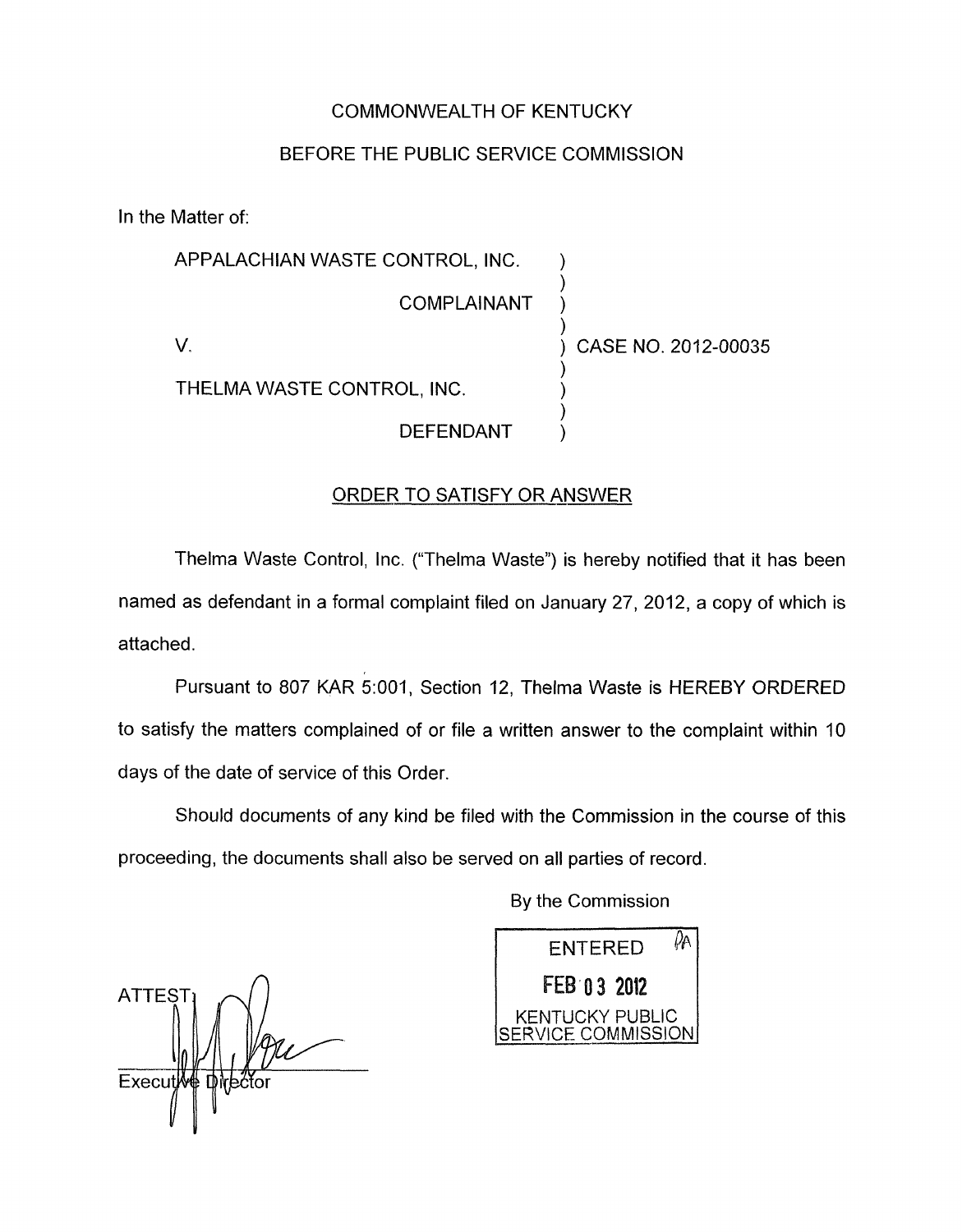#### COMMONWEALTH OF KENTUCKY BEFORE THE PUBLIC SERVICE COMMISSION RECEIVED

|                                   |          | JAN 27 2012       |
|-----------------------------------|----------|-------------------|
| In the matter of the petition of: |          | PUBLIC SERVICE    |
| APPALACHIAN WASTE CONTROL, INC.   |          | <b>COMMISSION</b> |
| <b>PETITIONER</b>                 |          |                   |
| VS.                               | CASE NO. |                   |
| THELMA WASTE CONTROL, INC.        |          |                   |
| <b>RESPONDENT</b>                 |          |                   |

#### PETITION TO TRANSFER OWNERSHIP

Appalachian Waste Control, Inc., the Petitioner, (hereinafter "AWC") through its counsel and Temporary Receiver, John B. Bauglman, requests and moves the Public Service Commission to enter an order requiring Thelma Waste Control, Inc., the Respondent, (hereinafter "Thelma") to extend its service to six customers who have been served by AWC. In support of the petition, AWC states the following:

**1.** AWC is a "person" and a "utility" subject to the jurisdiction of the Commission. See KRS  $278.010(3)(f)$  and KRS  $278.010(2)$  respectively. Likewise, Thelma is a "person" and a "utility" subject to the jurisdiction of the Commission. Id. By order of Franklin Circuit Court dated September 10, 2009, Hon. John B. Baughman was appointed Successor Temporary Receiver for AWC. This petition has been filed in conjunction with a separate petition in which AWC seeks an order from the Commission pursuant to KRS 278.020(5) authorizing AWC to cease operating as a utility.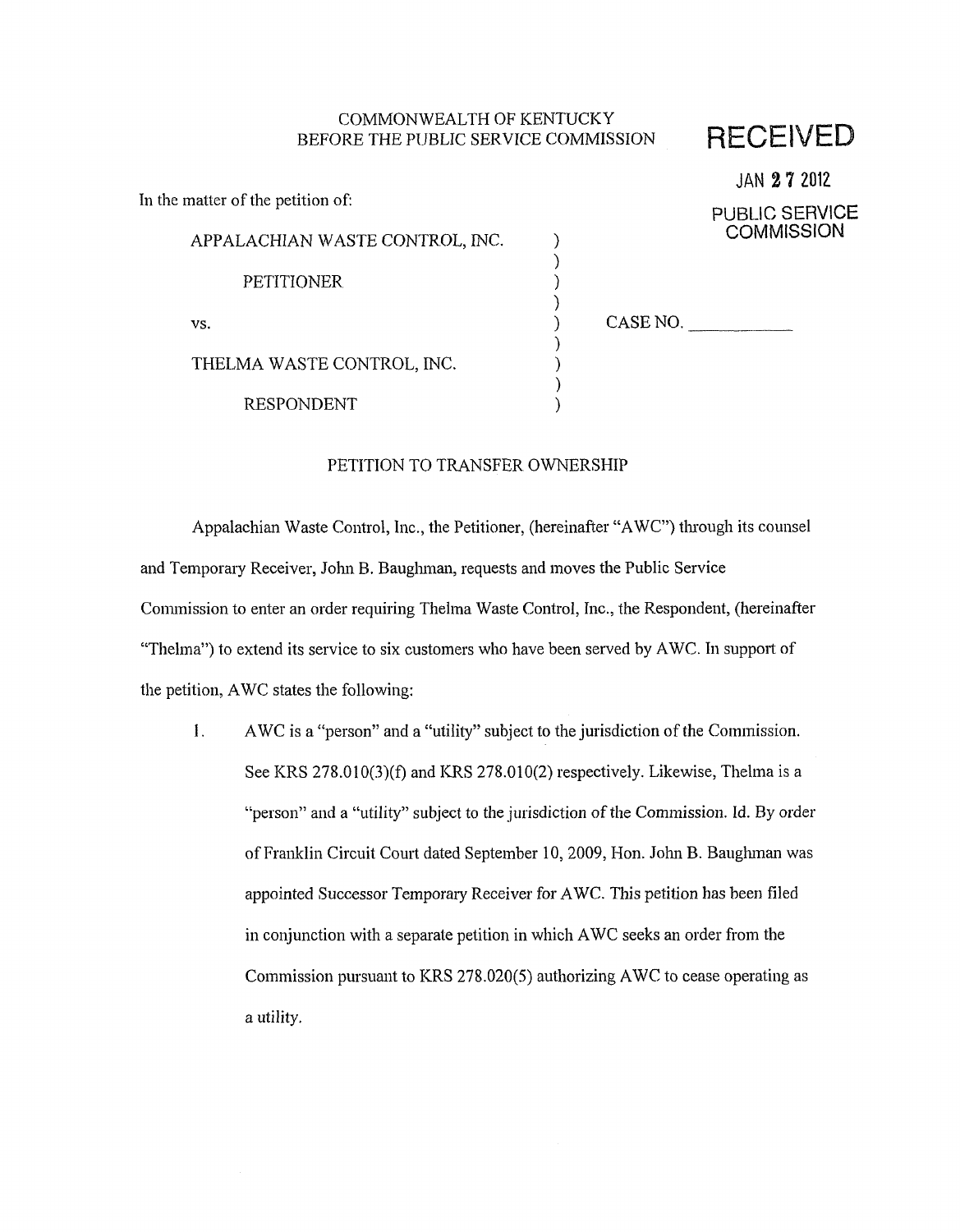- 2. AWC and Jeffrey Lance Bowling had operated five waste water treatment plants that were placed into receivership and the operation of the facilities transferred to another utility when the Environmental and Public Protection Cabinet found the plants to be in serious states of disrepair and a danger to the public. After the Cabinet secured grants to upgrade the operations and facilities, the Paintsville Utilities Commission agreed to extend its utility services to the customers of four of the five AWC wastewater treatment plants. Paintsville Utilities has connected those customers to its sewer system and has decommissioned the four AWC plants.
- *3.* The sole remaining AWC plant is Neil Price Waste Water Treatment Plant that provides service for just six customers. On August 1 1 , 20 10, the Franklin Circuit Court authorized the Receiver to discontinue billing the customers serviced by the Neil Price plant due to the ineffective treatment of sewage. Paintsville Utilities has declined to accept those additional customers, but the closest waste water treatment plant for them is Thelma Waste #2, which is owned and operated by Thelma.

KRS 278.280(3) provides:

Any person or group of persons may come before the commission and by petition ask that any utility subject to its jurisdiction be compelled to make any reasonable extension. The commission shall hear and determine the reasonableness of the extension, and sustain or deny the petition in whole or in part.

4. The Temporary Receiver has attempted to negotiate a transfer of the six customers to Thelma, but the utility has declined to accept them. Hon. Michael **S.** Endicott,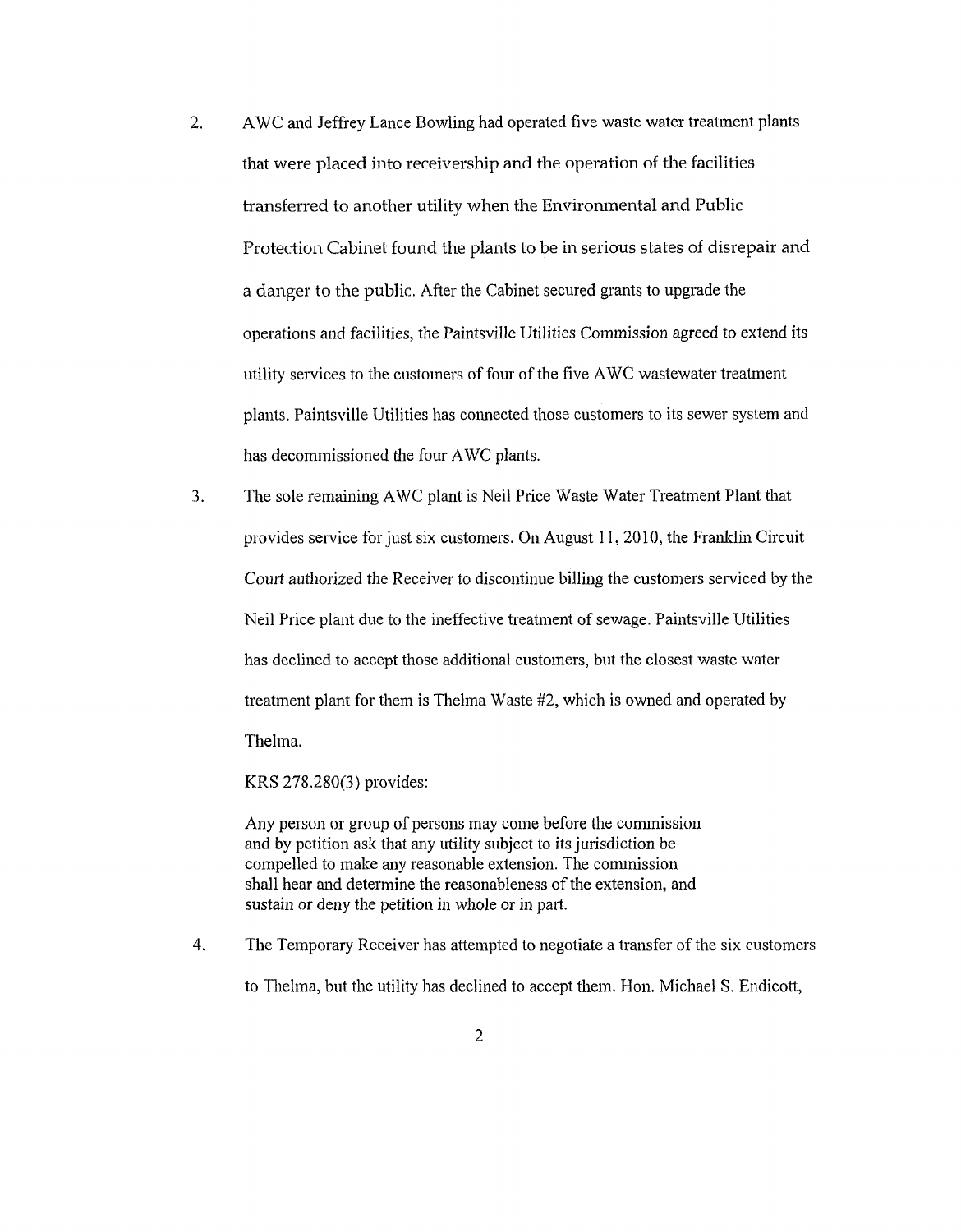counsel for Thelma, has informed the Temporary Receiver that the utility will oppose efforts to have any additional customers serviced by Thelma Waste #2. Mr. Endicott, who is the Johnson County Attorney, has also informed the Temporary Receiver that the Johnson County Judge Executive is opposed to the proposed transfer of utility service.

The Natural Resources Cabinet, Division of Water, has notified the Temporary Receiver that funding should be available to extend service from Thelma Waste #2 to the six customers of the Neil Price plant, and to upgrade the Thelma Waste *#2* facility to accept the additional flow. *5.* 

WHEREFORE, pursuant to KRS 278.280(3) AWC requests the Commission issue an order requiring Thelma to extend its service to the six additional customers of the Neil Price plant.

Respectfiilly Submitted,

John awghthan Hazelligg & Cox, LLP 415 West Main Street, 1st Floor P.O. Box 676 Frankfort, Kentucky 40602-0676 Counsel for Appalachian Waste Control, Inc.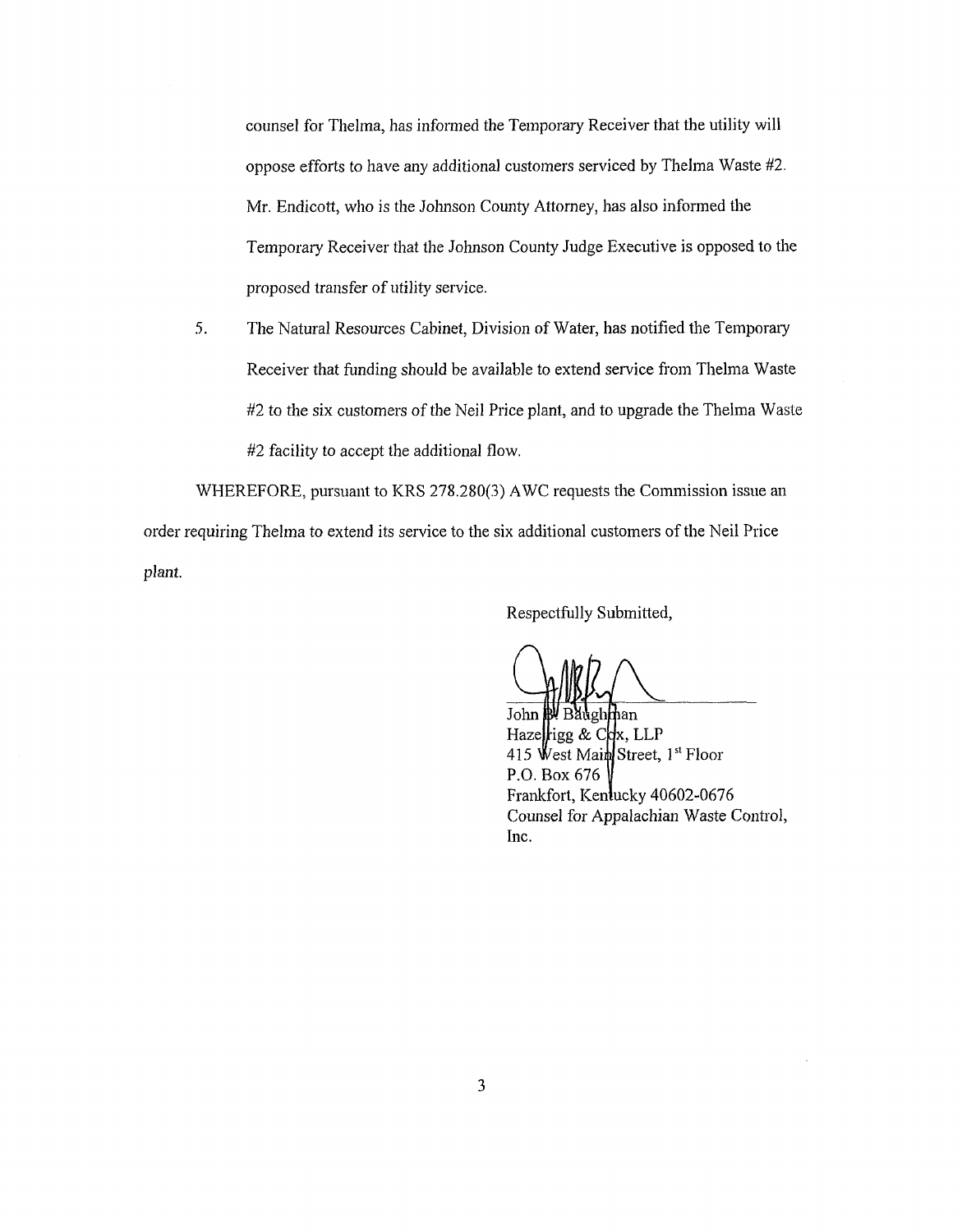# **CERTIFICATE OF SERVICE**

 $\tilde{\kappa}$ I hereby certify that on this the  $\mathcal{L}^1$  day of January, 2012, a true and correct copy of the foregoing was served by first-class mail, postage prepaid, on:

EDWARD THOMASSON THELMA WASTE CONTROL, INC. PO BOX 327 THELMA, KY 41260

MICHAEL S. ENDICOTT 225 COURT STREET PO BOX 1287 PAINTSVILLE KY 41240 Counsel for Thelma Waste Control, Inc.

3augh**m**an John